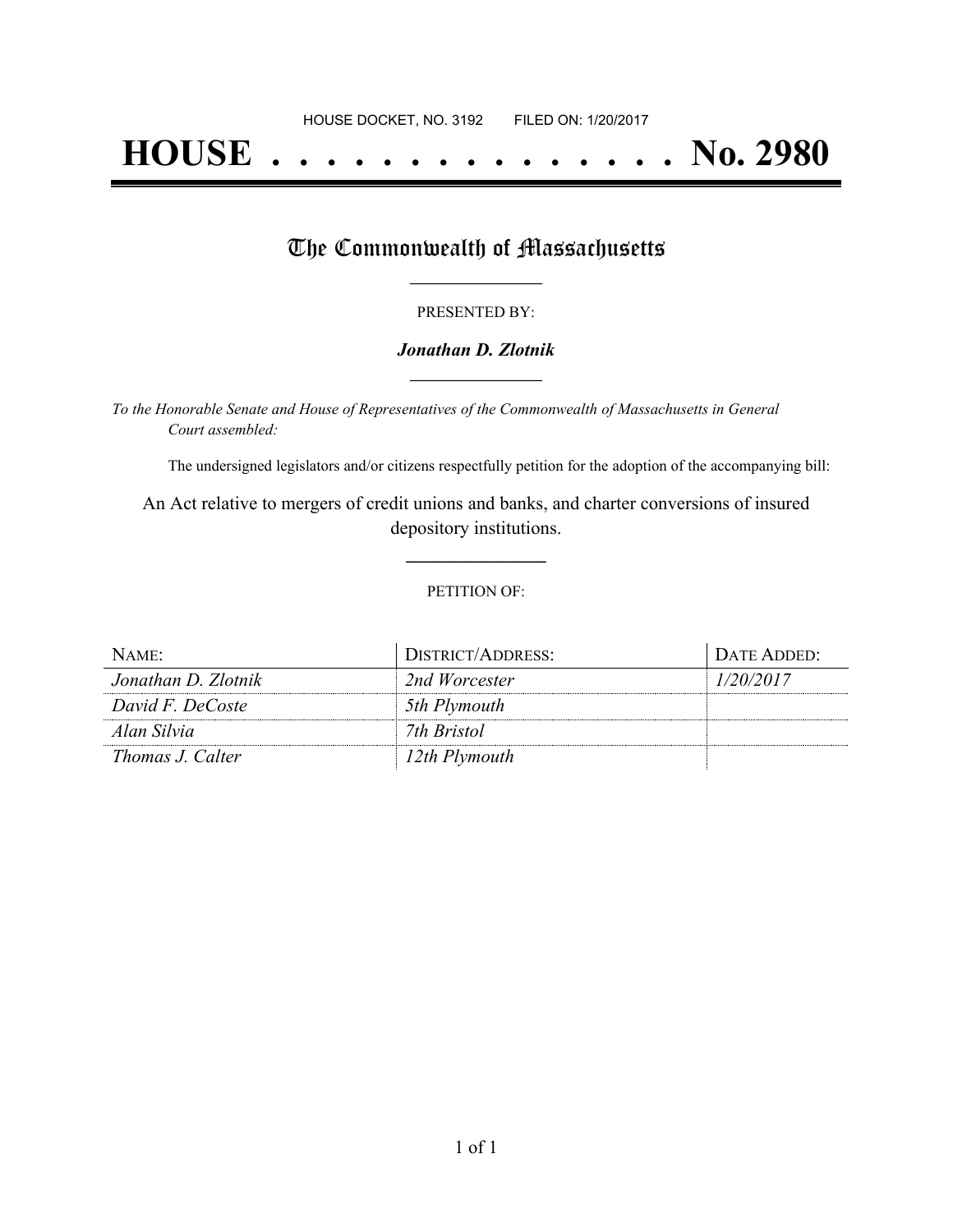By Mr. Zlotnik of Gardner, a petition (accompanied by bill, House, No. 2980) of Jonathan D. Zlotnik and others relative to mergers of certain financial institutions . Financial Services.

## The Commonwealth of Massachusetts

**In the One Hundred and Ninetieth General Court (2017-2018) \_\_\_\_\_\_\_\_\_\_\_\_\_\_\_**

**\_\_\_\_\_\_\_\_\_\_\_\_\_\_\_**

An Act relative to mergers of credit unions and banks, and charter conversions of insured depository institutions.

Be it enacted by the Senate and House of Representatives in General Court assembled, and by the authority *of the same, as follows:*

1 SECTION 1. Chapter 167I of the General Laws is hereby amended by striking section 4 2 and inserting in place thereof the following section:-

 Section 4. Any 1 or more mutual banks or subsidiary banking institutions and any 1 or more credit unions, or federal credit unions may merge or consolidate into a single mutual bank, subsidiary banking institution, or credit union upon terms approved by a vote of at least 2/3 of the board of each mutual bank and the board of directors of each credit union, and shall have been approved in writing by the commissioner. The terms of any such merger or consolidation shall be approved by the voting body of each mutual bank and the shareholders of each credit union in the manner prescribed herein. A request for such approval by the commissioner shall be accompanied by an investigation fee, the amount of which shall be determined annually by the secretary of administration and finance pursuant to section 3B of chapter 7, a copy of the terms of any agreement reached by the respective boards and certified copies of the votes of such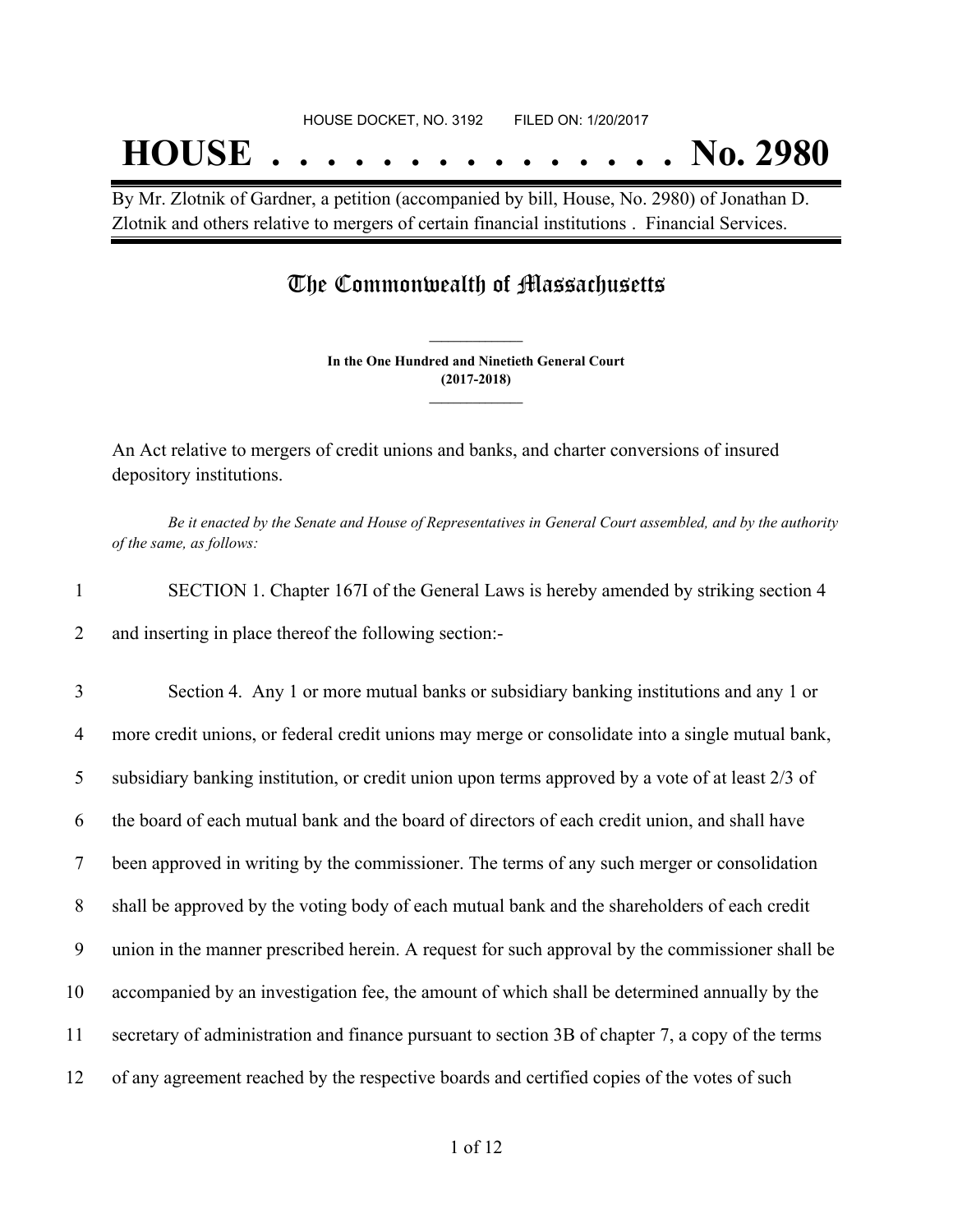boards. If the commissioner, after such notice and hearing as the commissioner may require, is satisfied that a merger or consolidation may be effected on terms approved by the commissioner and finds that such merger or consolidation is in the interests of the depositors, shareholders or members of the institutions concerned, such merger or consolidation may be approved by the commissioner subject to the commissioner's direction. In making a finding that any such merger or consolidation is in the interests of depositors, shareholders or members, the commissioner shall also determine whether competition among banking institutions or credit unions will be unreasonably affected and whether public convenience and advantage will be promoted. In making such determination, the commissioner shall consider, at a minimum, a showing of net new benefits. For the purposes of this section, the term ''net new benefits'' shall include initial capital investments, job creation plans, consumer and business services, commitments to maintain and open branch offices within the bank or credit union's delineated community, as such term is used within section 14 of chapter 167, and such other matters as the commissioner may deem necessary or advisable.

 Before becoming effective, any merger or consolidation authorized by this section, hereinafter referred to as a ''consolidation'', shall have been approved by a vote of at least 2/3 of the voting body of each mutual bank, subsidiary banking institution or credit union present, qualified to vote and voting at a meeting specially called to consider the subject and approved by a vote of at least a majority of the members, corporators or shareholders of each credit union or bank present, qualified to vote and voting at a meeting specially called for that purpose. Notice for such meetings shall be given in accordance with the relevant provisions of law. A certificate under the hands of the presidents and clerks or other duly authorized officers of all merging or consolidating corporations and credit unions setting forth that each institution, respectively, has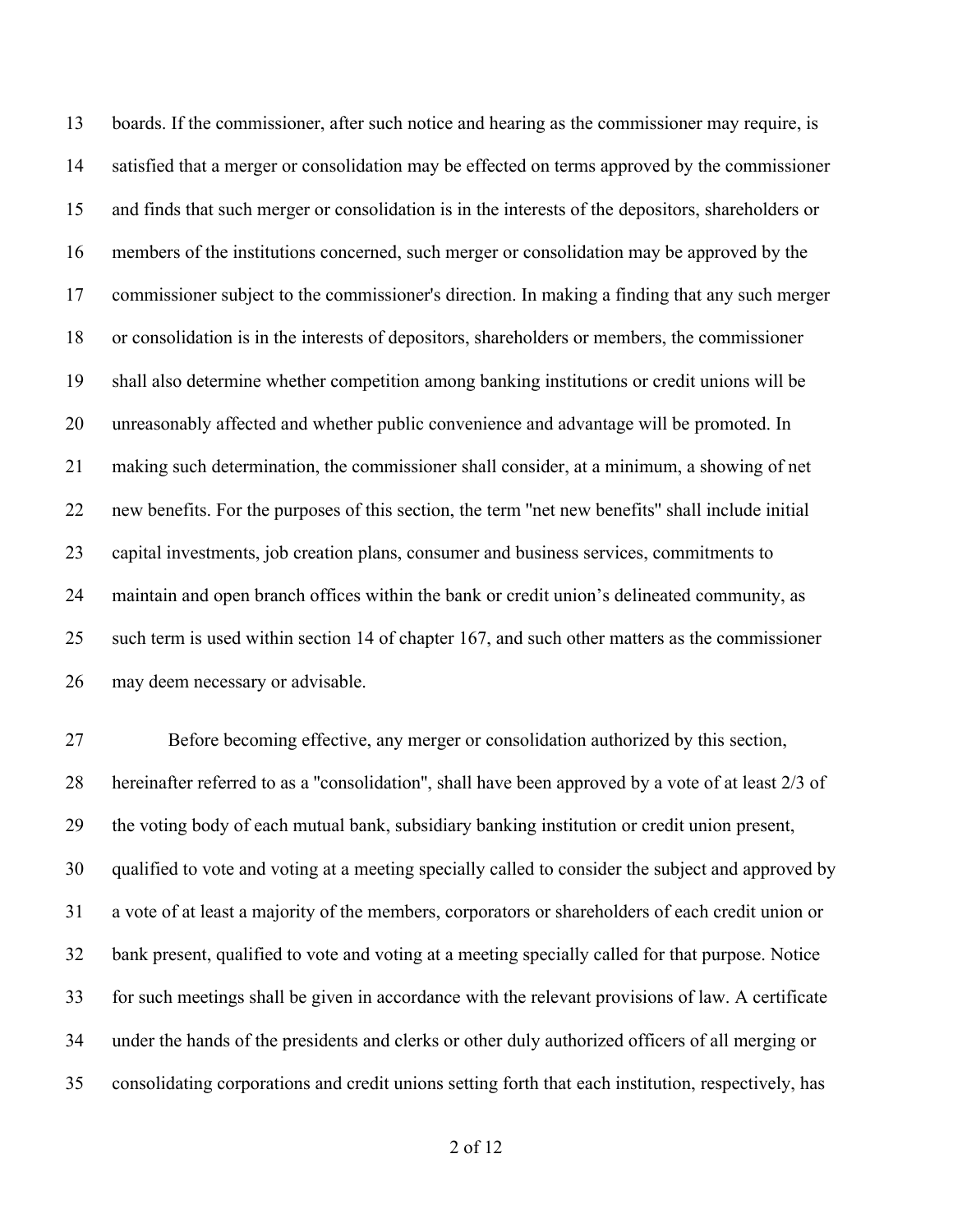complied with the requirements of this section shall be submitted to the commissioner who, if approving such consolidation, shall endorse such approval upon such certificate. No such transaction under this section shall be consummated until arrangements satisfactory to any excess deposit insurer of each such bank or credit union, if applicable, have been made and notice thereof has been received by the commissioner.

- The offices and depots of any credit union or bank merged or consolidated under this section may be maintained as branch offices or depots of the continuing corporation with the written permission of, and under such conditions, if any, as approved by the commissioner.
- SECTION 2. Said chapter 167I is hereby further amended by striking out section 10 and inserting in place thereof the following section:-
- Section 10. A credit union may convert to a mutual bank and a mutual bank may convert to a credit union pursuant to section 80A of chapter 171. A federally-chartered credit union may convert to a mutual bank and a mutual bank may convert to a federally-chartered credit union pursuant to the Federal Credit Union Act subject to the approval of the commissioner under such conditions as may be imposed by the commissioner and subsection (m) of section 80A of chapter 171.
- SECTION 3. Chapter 171 of the General Laws is hereby amended by striking out section 78A and inserting in place thereof the following section:-

 Section 78A. Any 1 or more credit unions may merge or consolidate with 1 or more savings banks, as defined in section 1 of chapter 168, or 1 or more co-operative banks, as defined in section 1 of chapter 170, or 1 or more subsidiary banking institutions, as defined in section 1 of chapter 167H and section 4 of chapter 167I. Any 1 or more savings banks, as defined in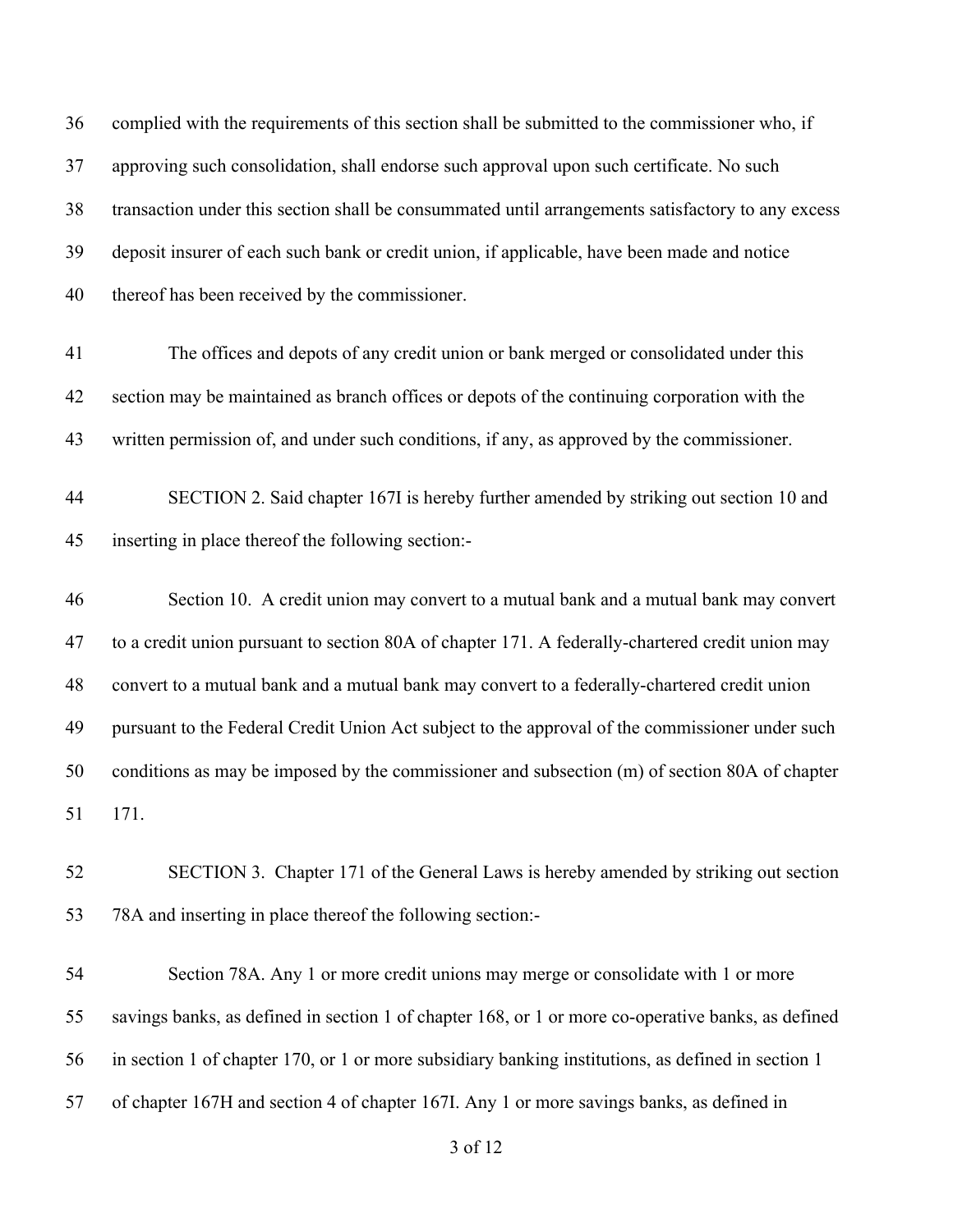section 1 of chapter 168, co-operative banks, as defined in section 1 of chapter 170, or 1 or more subsidiary banking institutions, as defined in section 1 of chapter 167H and section 4 of chapter 167I may merge or consolidate with 1 or more credit unions.

 SECTION 4. Said chapter 171 is hereby further amended by striking out section 80A and inserting in place thereof the following section:-

 Section 80A. (a) A credit union subject to this section may convert into a federal credit union, a mutual savings bank governed by chapter 168, a mutual co-operative bank governed by chapter 170, a mutual federal savings bank or a mutual federal savings and loan association which exist under authority of the United States. A mutual savings bank governed by chapter 168 or a mutual co-operative bank governed by chapter 170 may convert into a credit union. If permissible under federal law, a mutual federal savings bank or a mutual federal savings and loan association may convert into a credit union. The conversion shall comply with all applicable federal laws and regulations. A credit union insured by the Massachusetts Credit Union Share Insurance Corporation shall file notification of its intent to convert with said corporation at least 90 days before the date of the proposed special meeting of the members of the credit union. A mutual savings bank insured by the Deposit Insurance Fund shall file notification of its intent to convert with said Fund at least 90 days before the date of the proposed special meeting of the corporators of the mutual savings bank. A mutual co-operative bank insured by The Co-operative Central Bank shall file notification of its intent to convert with said Bank at least 90 days before the date of the proposed special meeting of the shareholders of the mutual co-operative bank. No credit union, mutual savings bank, or co-operative bank may convert pursuant to this section so long as any financial assistance provided by said corporation to such credit union, mutual savings bank, or co-operative bank remains unpaid or has not been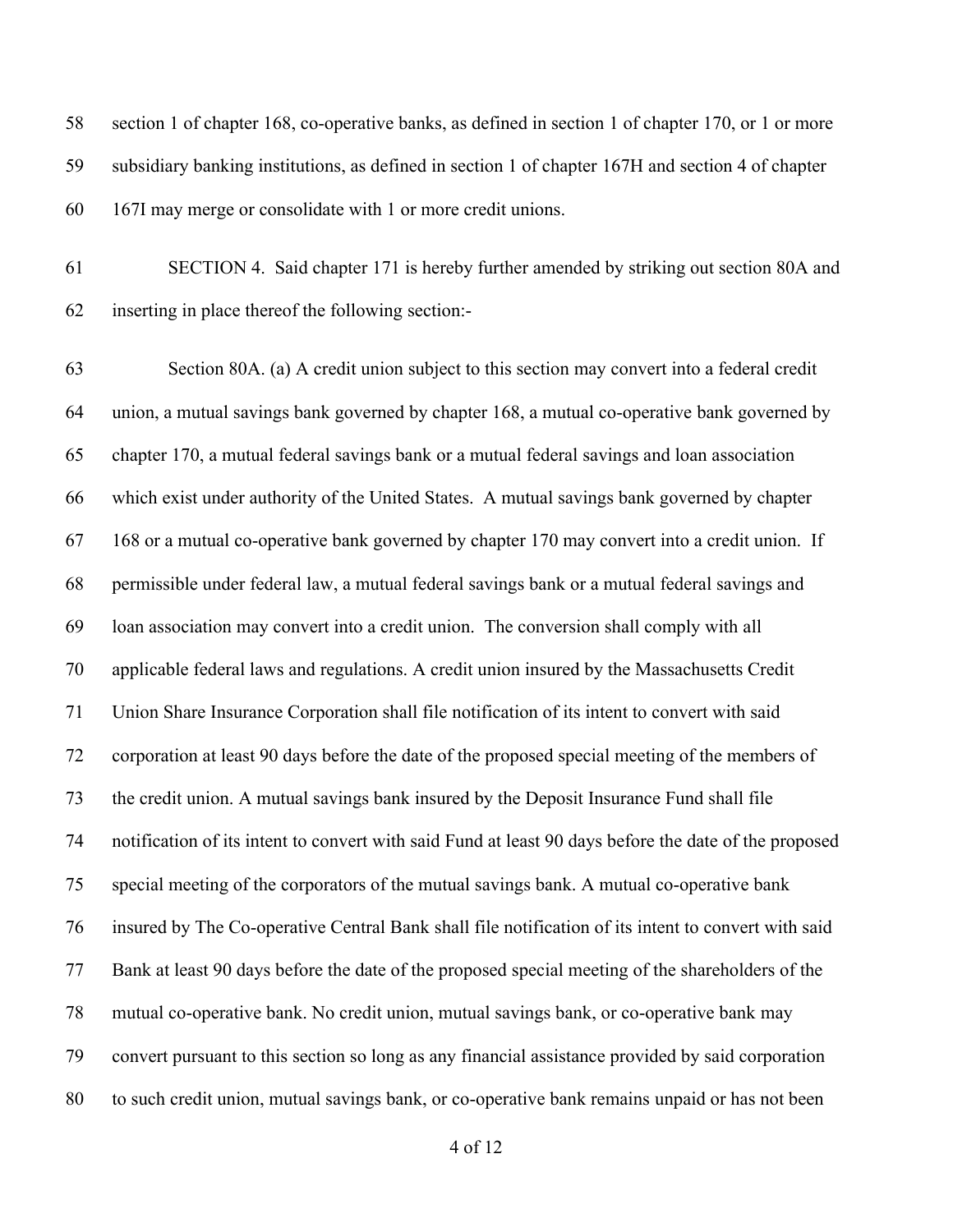compromised or settled. Any such repayment, compromise or settlement shall be approved by the commissioner.

 (b) The converting institution shall file with the commissioner, at the same time, notices, disclosures and communications required by or sent to the National Credit Union Administration or the Federal Deposit Insurance Corporation. The commissioner may require changes and additions to said notices, disclosures or communications, except as required by federal law or regulation.

 (c) A converting financial institution that is adequately capitalized and has received at least a satisfactory rating in its most recent examination for compliance with the Community Reinvestment Act may submit a plan of conversion approved by a 2/3 vote of the entire board of directors or trustees, as the case may be, to the commissioner. Unless waived by the commissioner, the plan shall include but not be limited to: (1) a 3 year business plan for the appropriate chartered institution which shall include pro forma financial statements for the resulting institution; (2) in the case of a conversion to a bank charter, a commitment by the converting institution that it will not convert to a stock form before the expiration of 1 year of the effective date of the conversion to a mutual bank charter; (3) an estimated budget for conversion expenses;

(4) financial statements for the most recently completed quarter;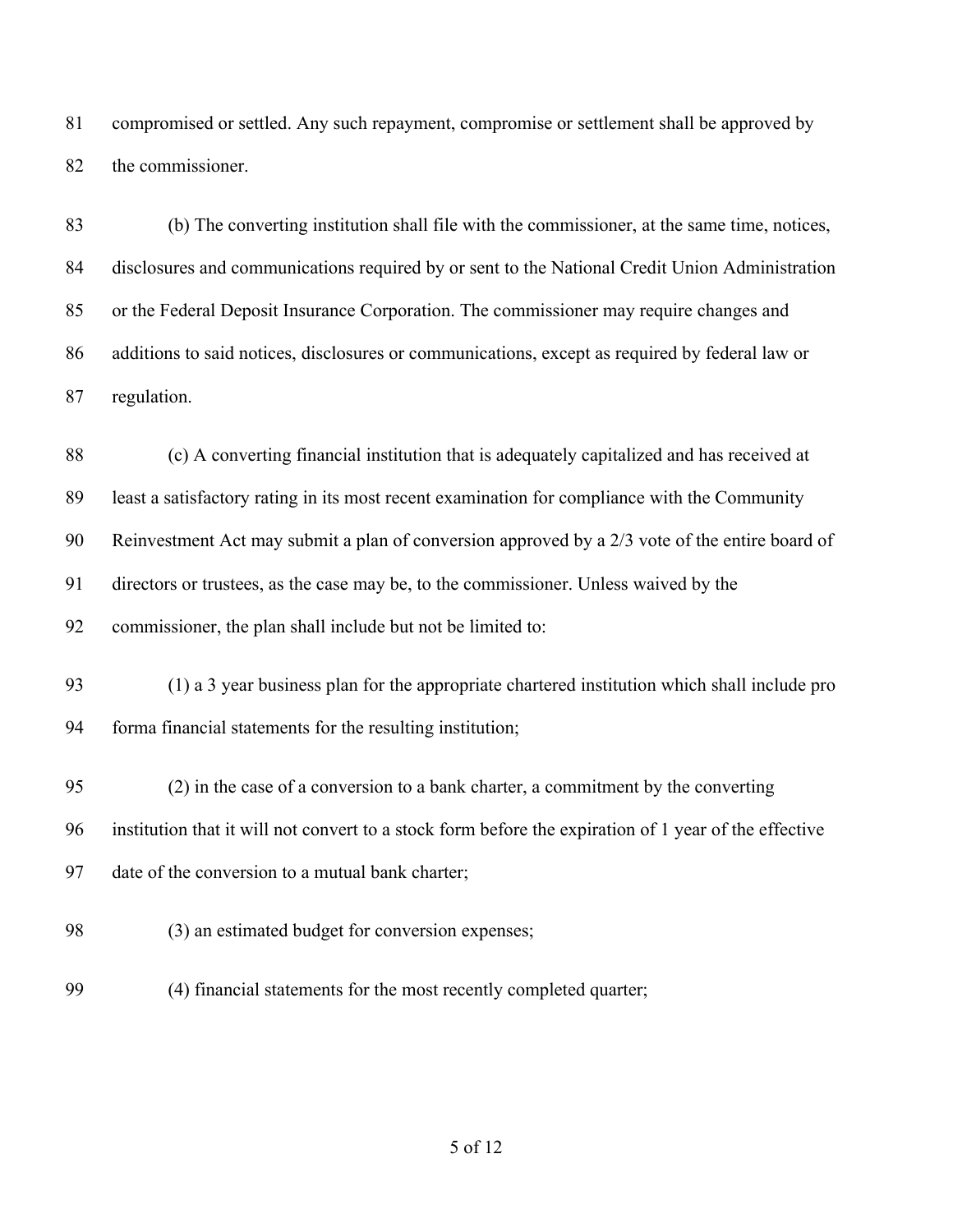| 100 | (5) if applicable, the procedures and timing for termination of excess deposit insurance             |
|-----|------------------------------------------------------------------------------------------------------|
| 101 | from the Massachusetts Credit Union Share Insurance Corporation, The Depositors Insurance            |
| 102 | Fund or the Co-operative Central Bank, as the case may be; and                                       |
| 103 | (6) other relevant information that the commissioner may reasonably require.                         |
| 104 | (d) Included with the plan shall be an information statement to be sent to corporators,              |
| 105 | shareholders or members, as the case may be, of the converting institution which shall fully and     |
| 106 | fairly disclose all significant terms and steps to be taken for the conversion and shall include but |
| 107 | not be limited to:                                                                                   |
| 108 | (1) a statement as to why the board is considering the conversion;                                   |
| 109 | (2) a statement of the major positive and negative business effects of the proposed                  |
| 110 | conversion;                                                                                          |
| 111 | (3) the impact on the corporator's, shareholder's or member's financial and other                    |
| 112 | interests in the resulting financial institution;                                                    |
| 113 | (4) in the case of a credit union converting to a bank charter, a disclosure that the                |
| 114 | conversion from a credit union to a mutual bank could lead to a member losing ownership              |
| 115 | interest in the credit union if the mutual bank subsequently converts to a stock institution and the |
| 116 | member does not become a stockholder; and                                                            |
| 117 | (5) in the case of a credit union converting to a bank charter, a disclosure of any                  |
| 118 | conversion related economic benefit a director or senior management official may receive             |
| 119 | including receipt of or an increase in compensation and an explanation of any foreseeable stock      |
| 120 | related benefits associated with a subsequent conversion to a stock institution; the explanation of  |
|     |                                                                                                      |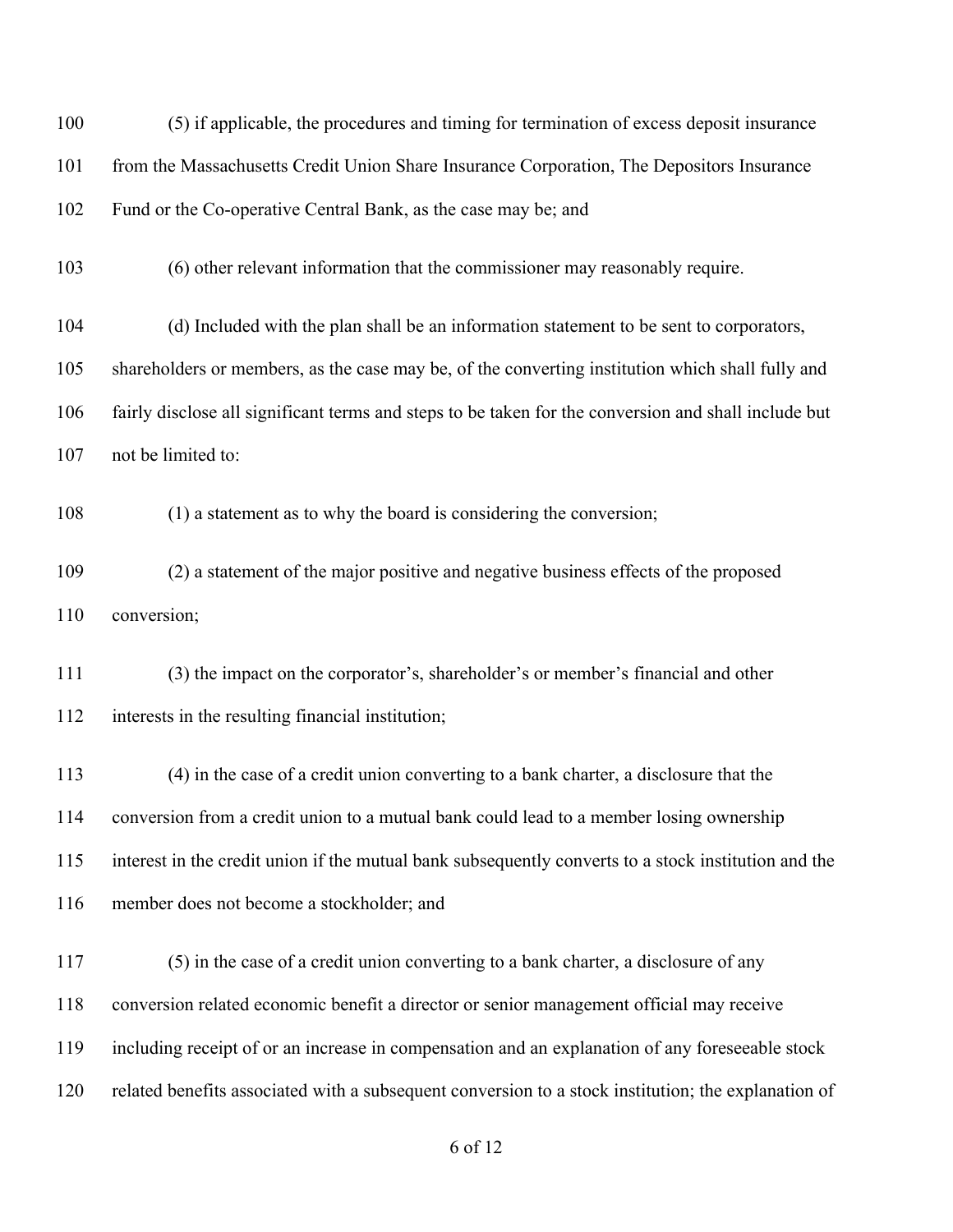stock related benefits shall include a comparison of the opportunities to acquire stock that are available to officials and employees, with those opportunities available to the general membership.

 (e) A converting institution shall file with the commissioner a plan of conversion and an information statement at least 120 days before the date of the proposed special meeting of the corporators, shareholders or members, as the case may be. The commissioner may require reasonable changes to the plan of conversion and information statement. The commissioner may also require any equitable disclosure he determines applicable to the proposed conversion. The commissioner may specify the form, type and other material aspects of the plan of conversion 130 and information statement to be sent to corporators, shareholders or members, as the case may be, except to the extent that it does not conflict with federal law or regulation.

 (f) The commissioner shall review the contents of the plan before the board of directors or trustees of the converting institution presents the conversion plan to the corporators, shareholders or members, as the case may be, for a vote. The commissioner shall authorize the distribution of the conversion plan and information statement only if the commissioner is satisfied of all of the following:

 (1) the plan discloses to the corporators, shareholders or members, as the case may be, information concerning the advantages and disadvantages of the proposed conversion;

 (2) the information statement discloses the impact on the corporator's, shareholder's or member's financial and other interests in the resulting institution; and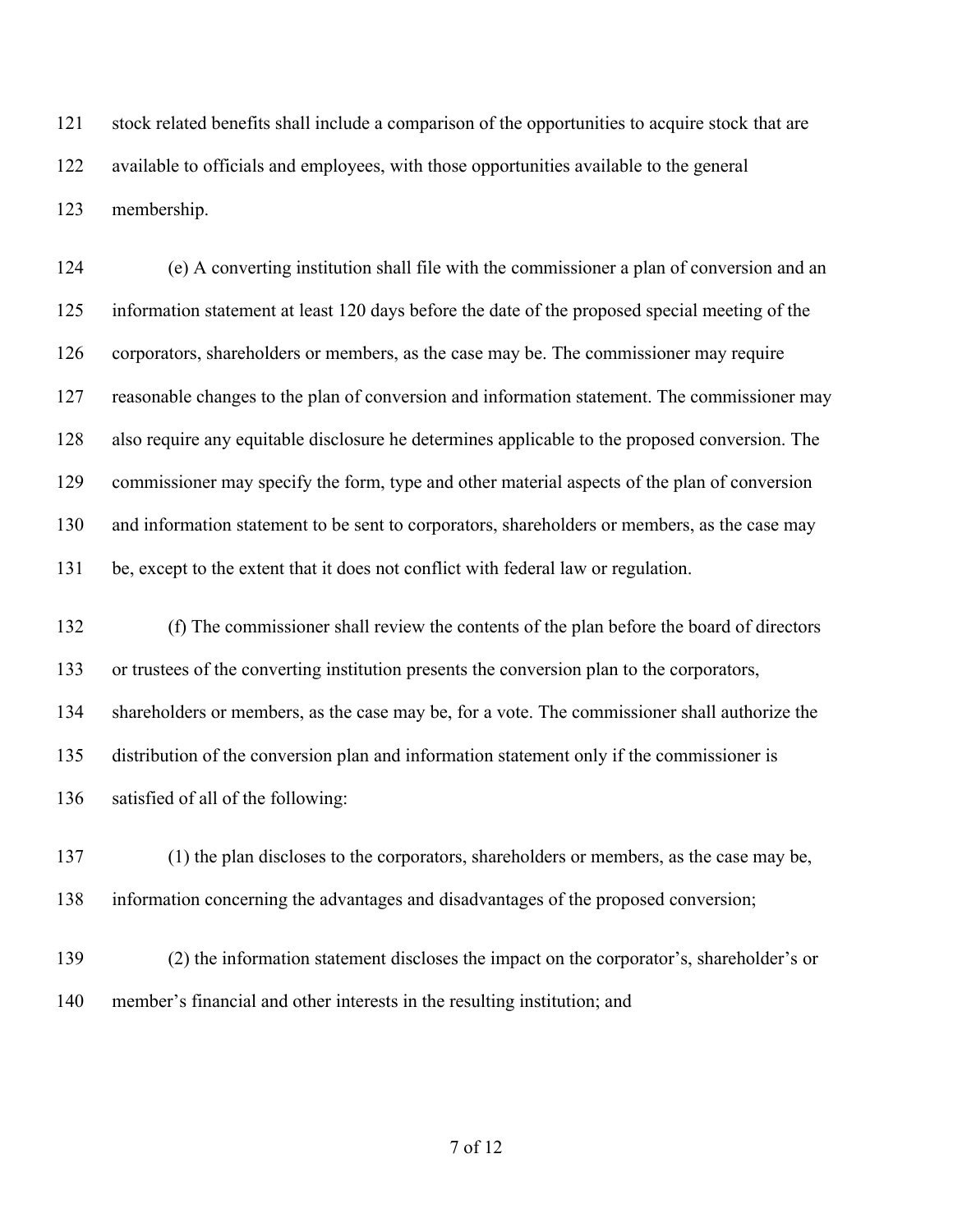(3) the conversion would not be made to circumvent a pending supervisory action that is 142 initiated by the commissioner or other regulatory agency because of a concern over the safety and soundness of the converting institution.

 (g) The commissioner shall render a decision within 30 days from the date of the filing of the plan or any amendment thereof. Upon authorization by the commissioner of the distribution of the contents of the conversion plan and information statement, the converting institution shall call a special meeting of the corporators, shareholders or members, as the case may be, to vote on the conversion plan. At least 30 days before the special meeting, the converting institution shall mail to each corporator, shareholder or member, as the case may be, a notice of the special meeting, the conversion plan and information statement.

 (h) The plan of conversion shall be approved by a majority vote of those corporators, shareholders or members voting. A corporator, shareholder or member may vote on the proposal to convert in person at the special meeting held on the date set for the vote or by written ballot filed by the qualified voter. The vote on the conversion proposal shall be by secret ballot and conducted by an independent entity. The independent entity shall be a company with experience in conducting corporate elections. A director or officer of the converting institution, or an immediate family member of a director or officer, shall not have an ownership interest in, or be employed by, the entity.

 (i) A converting institution or an officer or director thereof shall not directly or indirectly give or offer or provide a chance to win a lottery or anything of substantial value, as determined by the commissioner, to a member or a director of the credit union, to a corporator or a trustee of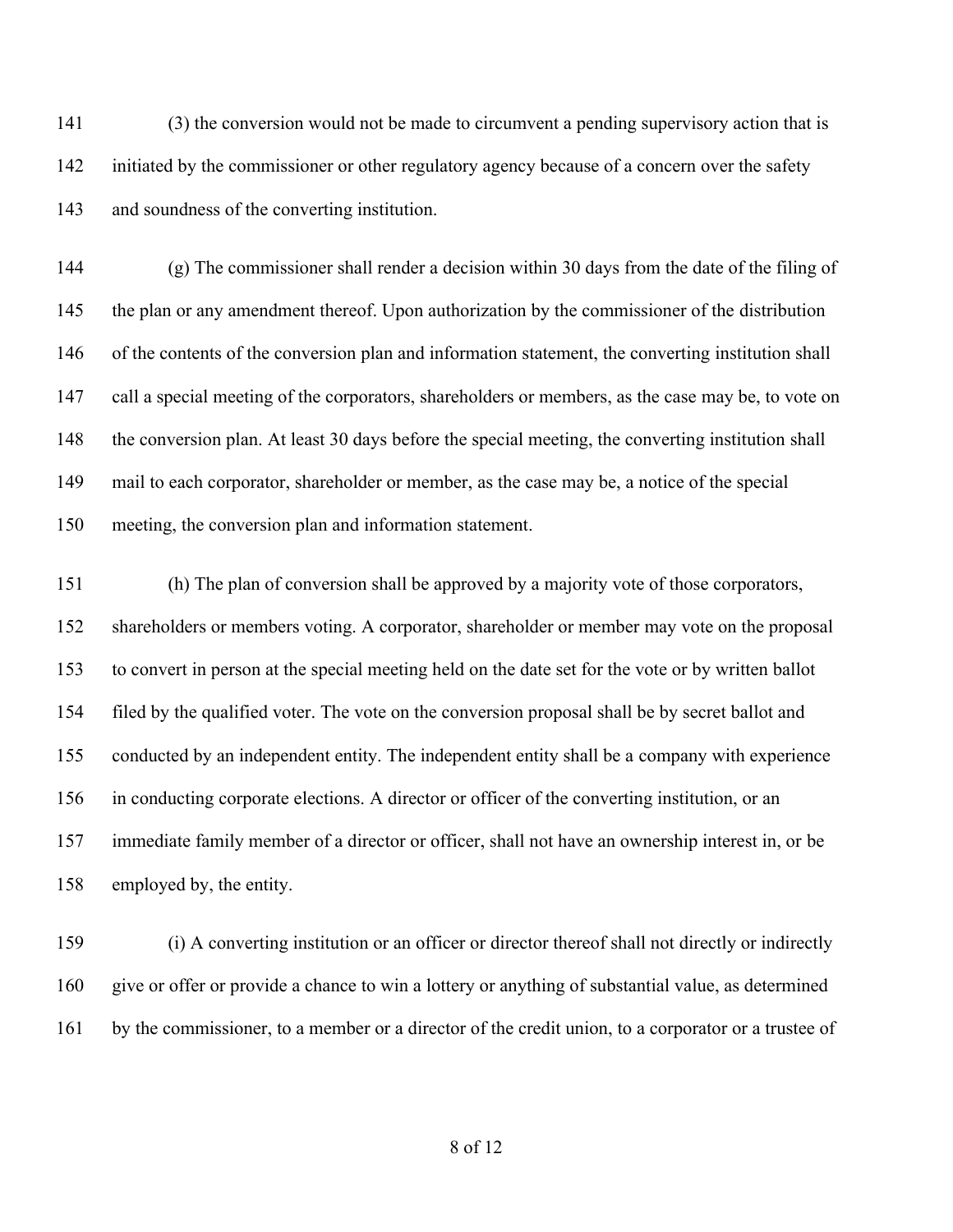a mutual savings bank or a shareholder or a director of a mutual co-operative bank for an action related to the conversion or as an inducement to vote on the plan of conversion.

 (j) The provisions on notice to corporators, shareholders or members, as the case may be, and voting procedures in this section shall govern the process for converting to a mutual bank or credit union notwithstanding other provisions of this chapter or a by-law of the converting institution to the contrary.

 (k) Certified copies of the results of the board of the converting institution and votes of the respective corporators, shareholders or members, as the case may be, shall be filed with the commissioner. The converting institution shall also certify that the information statement, plan, and other written materials provided to corporators, shareholders or members were identical to those materials considered satisfactory by the commissioner.

 (l) If the commissioner disapproves of the methods by which the votes were taken or the procedures applicable to the votes, the commissioner may direct that a new vote be taken. If the commissioner does not disapprove of the methods by which the membership or board vote was taken within 10 days after the notification is given, the vote shall be considered approved.

 (m) If the conversion to a mutual savings bank or a mutual co-operative bank is approved by the credit union members and the commissioner receives notification from the converting credit union that approvals required under state and federal law and regulations, including approvals needed for deposit insurance by the Federal Deposit Insurance Corporation have been obtained, and that any waiting period prescribed by federal law has expired, and in the case of conversion to a mutual savings bank, it will become a member of the Depositors Insurance Fund and of the deposit insurance fund thereof and has made all applicable payments thereto as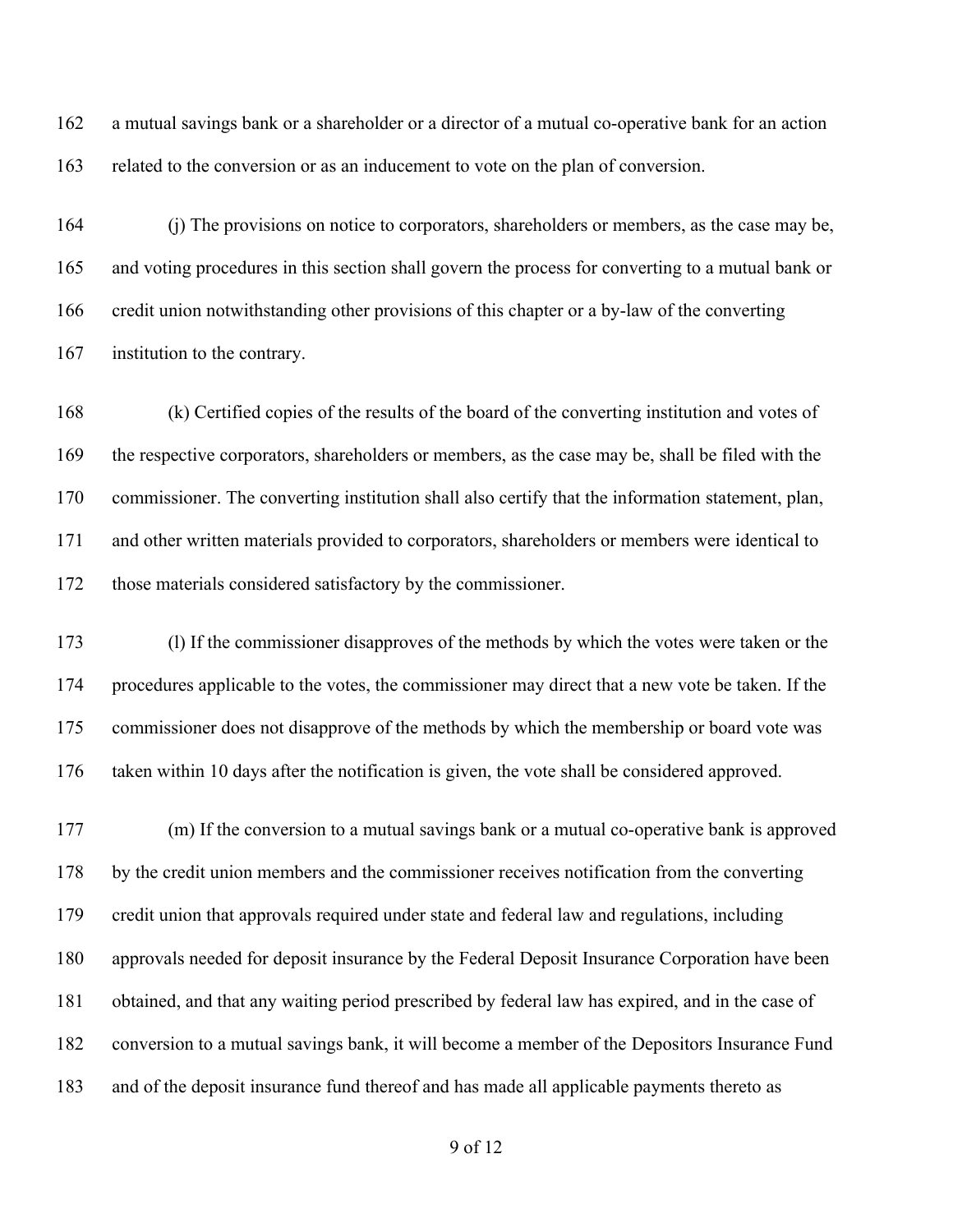determined by the commissioner, or in the case of conversion to a mutual co-operative bank it shall become a member of The Co-operative Central Bank and of the share insurance fund thereof and has made all applicable payments thereto as determined by the commissioner, a certificate to transact business shall be issued by the commissioner as applicable. A conversion to a state chartered savings bank or a state chartered co-operative bank under this section shall not be consummated until arrangements satisfactory to the Depositors Insurance Fund or The Co-operative Central Bank have been made and notice thereof has been received by the commissioner. After receipt of the certificate to transact business, the converting credit union shall promptly file the certificate and its articles of organization with the secretary of state. Upon the filing, the charter of the converting credit union shall automatically cease and the converting credit union shall cease to be a credit union and shall become a mutual savings bank or a mutual co-operative bank. Upon the conversion, the converted mutual bank shall possess all of the rights, privileges and powers granted to it by its articles of organization and by the laws applicable to the type of mutual bank charter into which it converted, and all of the assets and business of the converting credit union shall be transferred to and vested in it without any deed or instrument of conveyance; but the converting credit union may execute a deed or instrument of conveyance as is convenient to confirm the transfer. The converted mutual bank shall be subject to all of the duties, relations, obligations and liabilities of the converting credit union, whether as debtor, depository or otherwise, and shall be liable to pay and discharge the debts and liabilities, to perform all the duties in the same manner and to the same extent as if the converted mutual bank had itself incurred the obligation or liability or assumed the duty or relation. Rights of creditors of the converting credit union and liens upon the property of such credit union shall be preserved unimpaired and the converted mutual bank shall be entitled to receive, accept,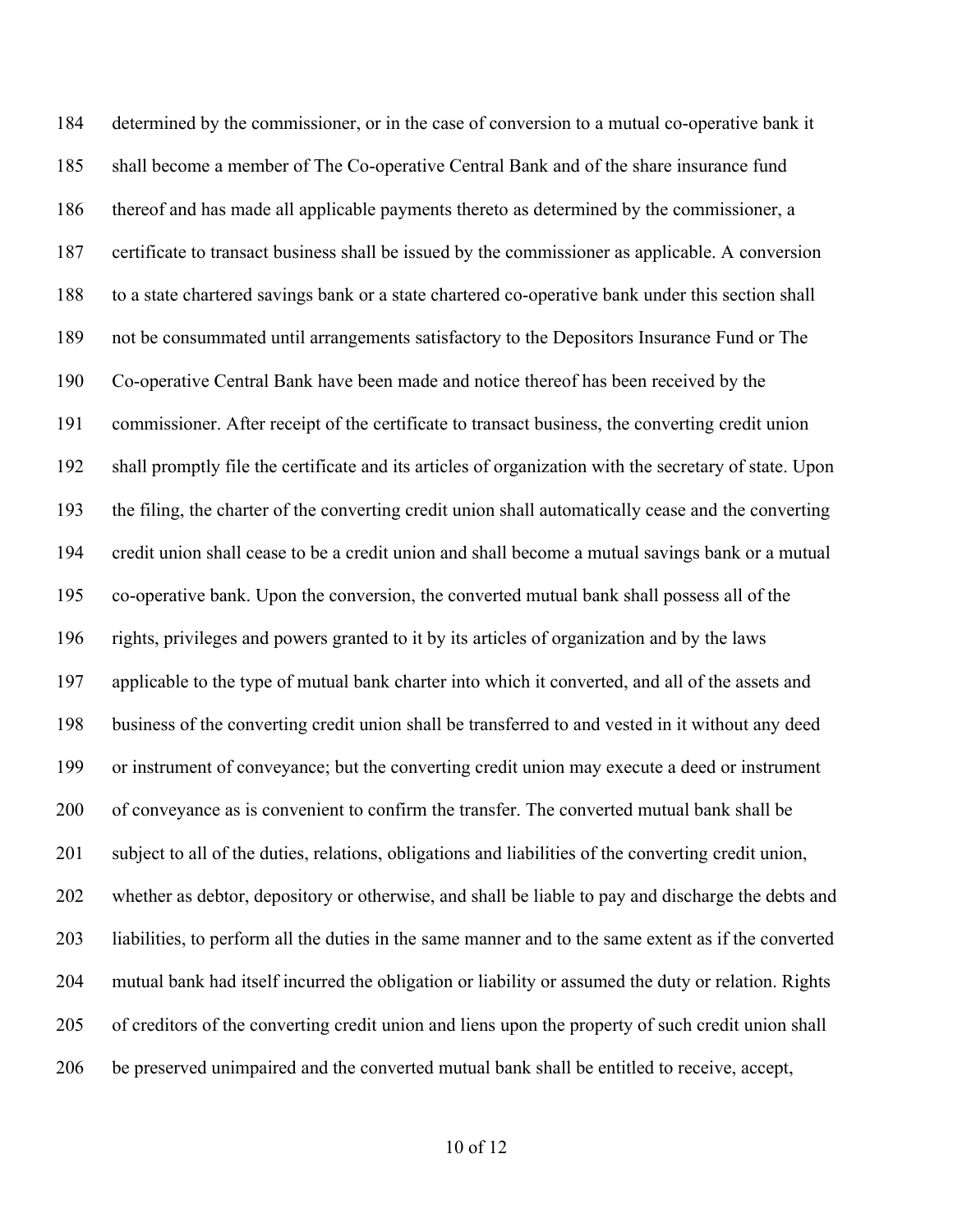collect, hold and enjoy all gifts, bequests, devises, conveyances and appointments in favor of or in the name of the converting credit union and whether made or created to take effect before or after the conversion.

 If the conversion to a credit union is approved by the board of the converting mutual bank, and its corporators or shareholders, and the commissioner receives notification from the converting mutual bank that approvals required under state and federal law and regulations, including approvals needed for insurance by the National Credit Union Administration have been obtained, and that any waiting period prescribed by federal law has expired, and it will become a member of the Massachusetts Credit Union Share Insurance Corporation and of the share insurance fund thereof and has made all applicable payments thereto as determined by the commissioner, a certificate to transact business shall be issued by the commissioner as applicable. A conversion to a credit union under this section shall not be consummated until arrangements satisfactory to the Massachusetts Credit Union Share Insurance Corporation have been made and notice thereof has been received by the commissioner. After receipt of the certificate to transact business, the converting mutual bank shall promptly file the certificate and its articles of organization with the secretary of state. Upon the filing, the charter of the converting mutual bank shall automatically cease and the converting mutual bank shall cease to be a mutual bank and shall become a credit union. Upon the conversion, the converted credit union shall possess all of the rights, privileges and powers granted to it by its articles of organization and by the laws applicable to the type of credit union charter into which it converted, and all of the assets and business of the converting mutual bank shall be transferred to and vested in it without any deed or instrument of conveyance; but the converting mutual bank may execute a deed or instrument of conveyance as is convenient to confirm the transfer. The